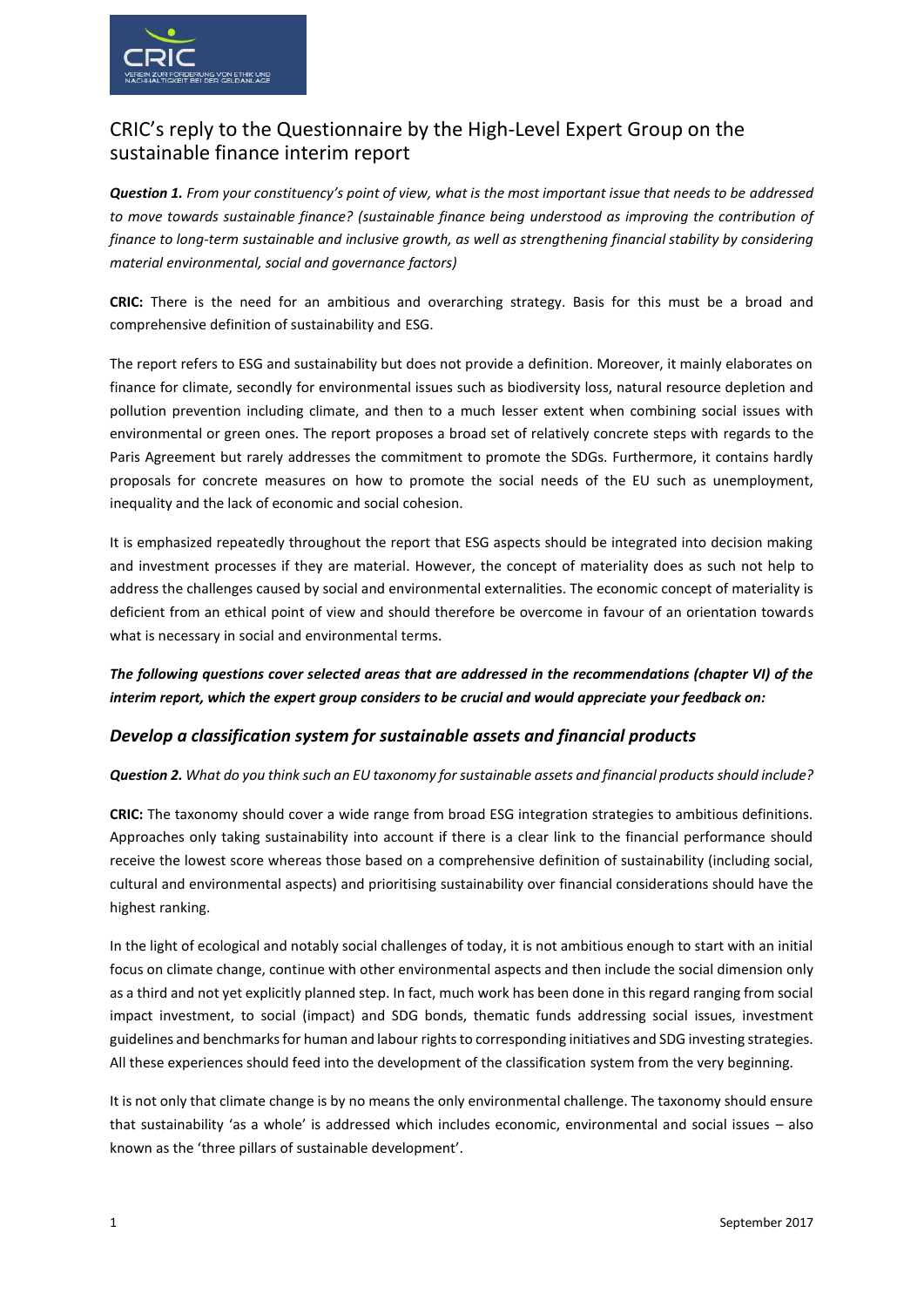

## *Establish a European standard and label for green bonds and other sustainable assets*

*Question 3. What considerations should the EU keep in mind when establishing a European standard and label for green bonds and other sustainable assets? How can the EU ensure high-quality standards and labels that avoid misuse/green-washing?*

**CRIC:** For green bonds, the following should be taken into consideration:

- 1. Disclosure and transparency are central prerequisites but as such not sufficient. It is vital to develop comprehensive and robust quality criteria for the use of proceeds which should be reviewed by a third party and officially assured as green.
- 2. Green should not only be understood as referring to climate change but to environmental issues in a comprehensive sense.
- 3. Green investments are related to social issues too. For instance, recent studies have shown that especially in large-scale renewable energy projects human rights violations are still regularly observed. In this regard, the methodology needs to ensure that the financed projects do not cause social harm.
- 4. The issuer of the Green Bond Label should be independent.

Standards and labels for other products such as investment funds are welcome. The criteria for them need to be developed on basis of a broad and comprehensive definition of ESG/sustainability (see question 2). In addition to Green Bond Labels, Social Bond and SDG Bond Labels should be developed in parallel building on the experiences already made in this area. Due to the heterogeneity of sustainable investment approaches and the fact that various challenges with different backgrounds require specific solutions, standards and labels for other products should be defined as minimum standards and then continually enhanced.

## *Create "Sustainable Infrastructure Europe" to channel finance into sustainable projects*

*Question 4. What key services do you think an entity like "Sustainable Infrastructure Europe" should provide, more specifically in terms of advisory services and connecting public authorities with private investors?*

**CRIC:** Such an entity will need to be well-designed and well-thought to ensure that it really contributes to deliver on project finance needed to meet the objectives resulting from the EU's commitments towards the SDGs and the Paris Agreement. As such, the report conceptualises it as a 'facility between public authorities and private investors' which means that it is intended to facilitate mainly large-scale public private partnership projects. Indeed, this seems to be an important lever for channelling finance into sustainable projects.

However, against the backdrop of evidence that the true costs of public private partnership projects are often hidden, the conceptualization and processes of such an entity should be considered and prepared particularly careful. For instance, it should be considered to define independently assessed pre-feasability studies to calculate the true costs and benefits of such projects over the lifetime as a prerequisite in the contract management process. In general, disclosure and cost transparency should play a central role.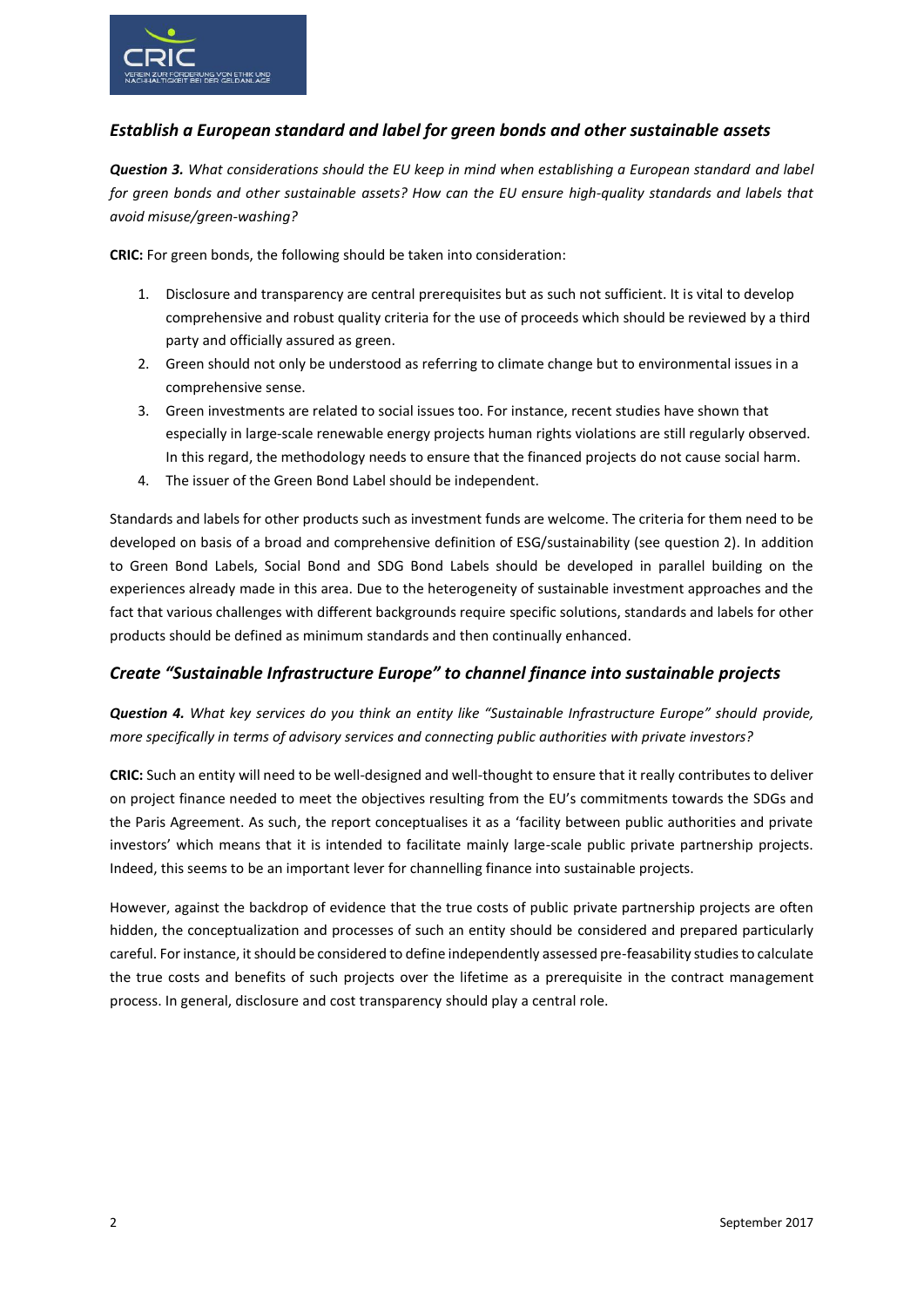

*The report also touches upon areas for further analysis. The following questions focus on a selection of these, which the group would appreciate your feedback on:*

### *Mismatched time horizons and short-termism versus long-term orientation*

*Question 5. It is frequently stated that the inherent short-termism in finance, especially financial markets, represents a distraction from, or even obstacle to, a long-term orientation in economic decision-making, including investments that are essential for sustainability. Do you agree with this statement?*

- *Yes*
- *No*
- *Don't know / no opinion / not relevant*

#### **CRIC:** Yes.

*Question 5.1. If you agree with this statement, which sectors of the economy and financial system are particularly affected by the 'mismatch of time horizons'? What are possible measures to resolve or attenuate this conflict?*

**CRIC:** Undoubtedly, there is a need to overcome short-termism and to develop and strengthen an economic and finance strategy oriented towards long-term sustainable development. Nevertheless, it would be misleading to consider long-term strategies per se as sustainable. Under the condition of an economy with externalities, a longterm approach can still be successful and stable within itself whilst causing harm to the society and/or the environment. For instance, long-term oriented growth based on the depletion of natural resources is even worse than its short-time equivalent. Because of this, a long-term oriented economic and finance strategy needs to be firmly anchored in a broader 'sustainability first' approach with strong objectives considering social, environmental as well as cultural aspects.

#### *Governance of the investment and analyst community*

*Question 6. What key levers do you think the EU could use to best align the investment and analyst community with long-term sustainability considerations in the real economy?*

**CRIC:** The five proposed measures by the HLEG for "Governance of firms and financial institutions" seem promising. This are (1) defining European directors' duties that incorporate value creation for the long-term and sustainability; (2) requiring suitable sustainability expertise on the governing bodies of asset owners above a particular size threshold; (3) developing a set of European corporate governance principles that address longterm value creation and sustainability and reviewing the potential to incorporate long-term value creation and sustainability as part of the incentive framework in regulated industries; (4) developing a set of European stewardship principles(building on established principles) that incorporate active ownership and long-term value creation; (5) requiring consultation with clients and beneficiaries about their ESG preferences.

However, these measures can only become fully effective if their implementation is based on a broad and ambitious definition of sustainability that overcomes the explicit and pure concept of materiality (see answer to question 1) and a profound and continued training on sustainability aspects is ensured (see answer to question 13).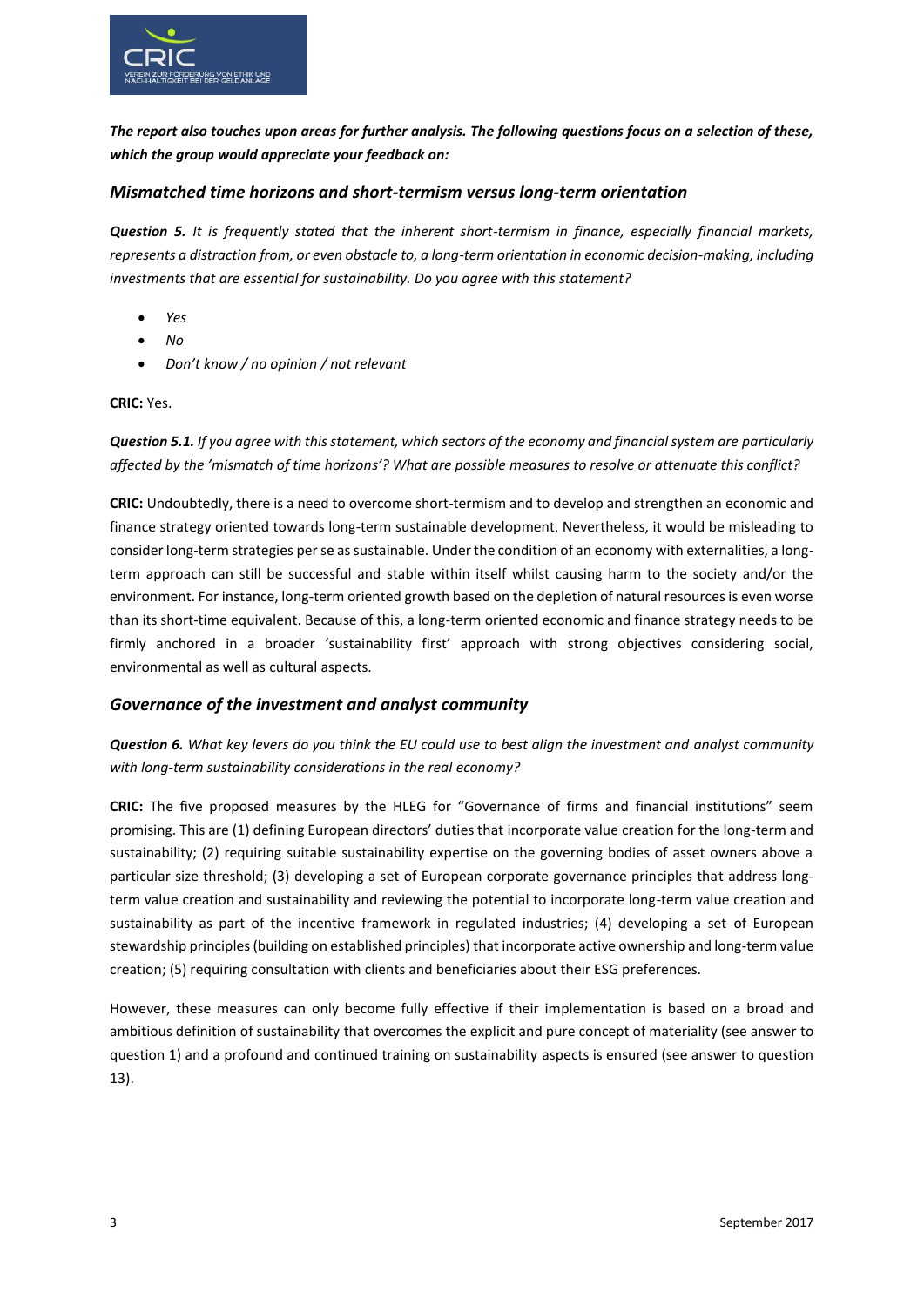

## *A strong pipeline of sustainable projects for investment*

*Question 7. How can the EU best create a strong and visible pipeline of sustainable investment projects ready for investment at scale?*

**CRIC:** The measures here could learn from existing experiences with successful strategies in the member states. For example, the German Renewable Energy Act has done a great deal. In principle, it should be examined whether and to what extent fiscal incentives can be useful.

The recommendation of the HLEG to encourage the member states to develop and implement national capitalraising plans as part of their National Energy and Climate Plans sounds sensible. This idea could be extended to national sustainability strategies and strategies for implementing the UN's SDGs.

The recommendations of the HLEG are a lot about developing aggregation mechanism to bundle small and middle-scale projects to make them sizeable for capital markets. But one should as well take into consideration that certain sustainable enterprises or companies might require small loans or investments and, likewise, some investors or lenders might especially look for these kinds of clients. This means that the recommendations should not only focus on investments of large sums but also take the market for small and middle-scale projects into account.

Regulation might be the right method of choice in some cases, whereas it can have counterproductive impacts in other cases including unintended side effects. In this regard, the legal framework should be carefully examined with a view to where it prevents investments in sustainable projects due to overregulation. The aim must be to make it easier for retail and institutional investors to invest in social or ecological projects and corresponding financial products, even across borders. For this purpose, it may also be necessary to reduce barriers for investments in products from suppliers outside the conventional financial market.

## *Integrating sustainability and long-term perspectives into credit ratings*

*Question 8. What are some of the most effective ways to encourage credit rating agencies to take into consideration ESG factors and/or long-term risk factors?*

*Please choose 1 option from the list below*

- *Create a European credit rating agency designed to track long-term sustainability risks*
- *Require all credit rating agencies to disclose whether and how they consider TCFD-related*
- *information in their credit ratings*
- *Require all credit rating agencies to include ESG factors as part of their rating*
- *All of the above*
- *Other*

**CRIC:** Other.

## *Role of banks*

*Question 9. What would be the best way to involve banks more strongly on sustainability, particularly through long-term lending and project finance?*

**CRIC:** It is very welcome to further analyse how sustainability can be strengthened through better risk assessments and adjustments of (minimum) capital requirements and, more broadly, the integration of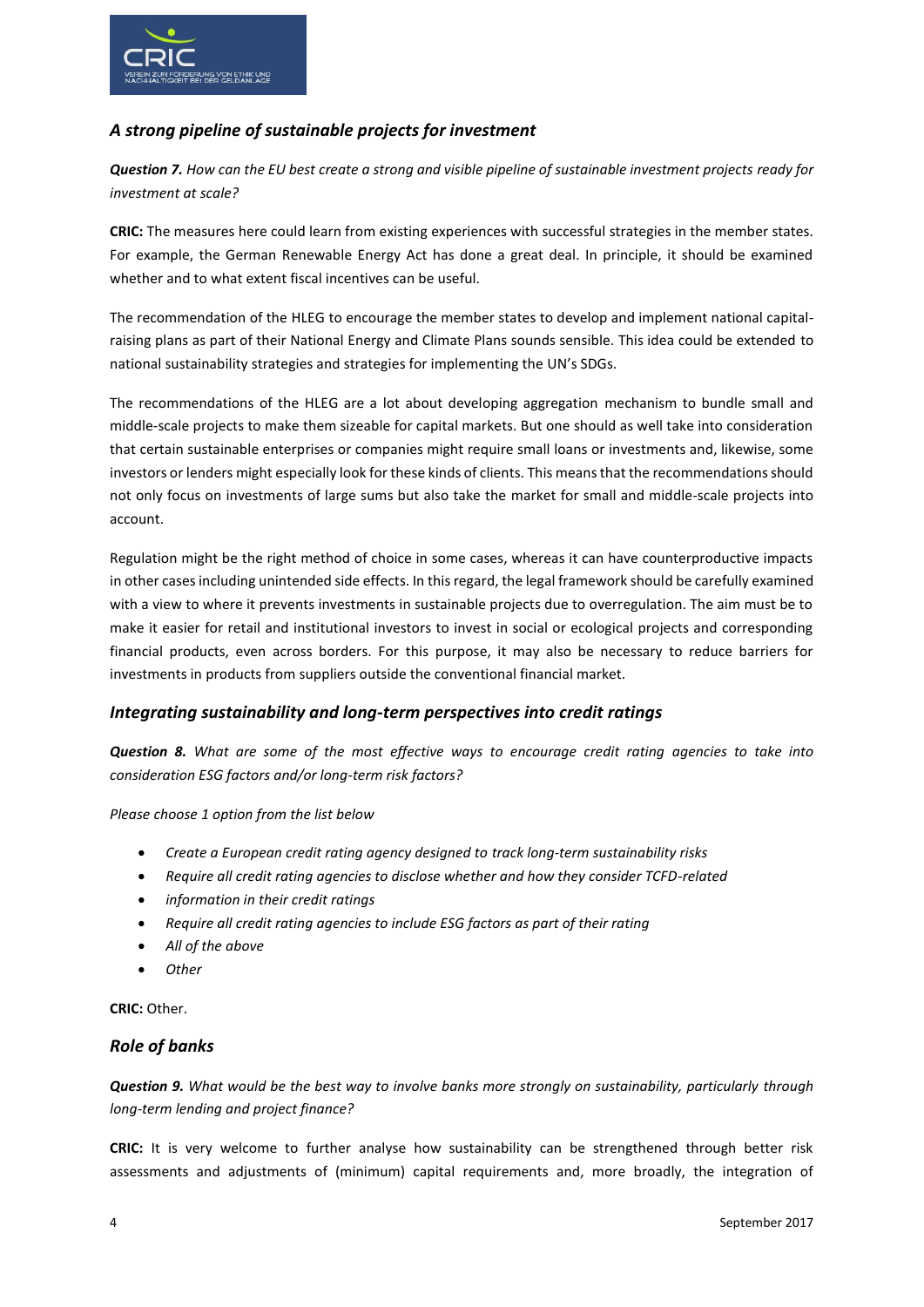

sustainability in Basel's three pillars. Taking steps towards a 'brown-penalising' factor in capital requirements sounds promising too.

However, banks should not only be involved more strongly on sustainability when it comes to project finance and long-term-lending. Rather, the question needs to be answered on how to put sustainability at the heart of European banks' business models. In this respect, a lot can be learned from social and ethical banks, organised in associations like GABV or FEBEA, amongst others.

These banks do show best practice in terms of lending activities serving the real economy and contributing to promote a sustainable development and, equally important, in terms of staff trained and sensitized for the social, ecological and cultural dimension of their work. Furthermore, social and ethical as well as some pioneering conventional banks do invest their own assets/proprietary investments according to sustainability criteria.

The HLEG should try to learn from these examples and make recommendations to further disseminate these best practices.

### *Role of insurers*

*Question 10. What would be the best way to involve insurers more strongly on sustainability, particularly through long-term investment?*

**CRIC:** The proposal to incorporate sustainability into each of the three pillars of Solvency II should be further examined, e.g. lower capital requirements for sustainable long-term investments. But, as stressed in the report, this should not be done at the expense of undermining the stability of the financial system.

In addition, insures should be required to report on sustainability, e.g. following the example of France's Article 173.

#### *Social dimensions*

*Question 11. What do you think should be the priority when mobilising private capital for social dimensions of sustainable development?*

It is vital to ensure that mobilising private capital for the social dimension does not replace public money for such objectives. The opportunity private capital offers in that regard should not be used to justify further austerity measures. In addition, it is important to mention that it is not just the question of how more money can be raised for social and environmental projects, but also of the purpose it will be used for. Not every project marketed as 'green' or 'fair' is a sustainable one in a comprehensive sense. It can regularly be observed that a sustainable development is prevented by supporting non-sustainable activities.

Central social challenges of today are job creation, reducing inequality and quality education for all. With a view to both the EU within and beyond its frontiers, the Agenda 2030 should work as a point of reference. The EU has committed itself to the UN's SDGs and should be as serious and ambitious about implementing these as it is with the Paris Agreement.

As outlined above, the social dimension should be incorporated in the HLEG's strategy from the very beginning. This means, amongst other things, that it should be an essential part of definitions, standards and labels. For this, it is not necessary to start from scratch as this work can be built on comprehensive experiences gained from previous years and even decades (e.g. social impact and SDG bonds, social impact investment, labour and human rights standards, benchmarks and guidelines).